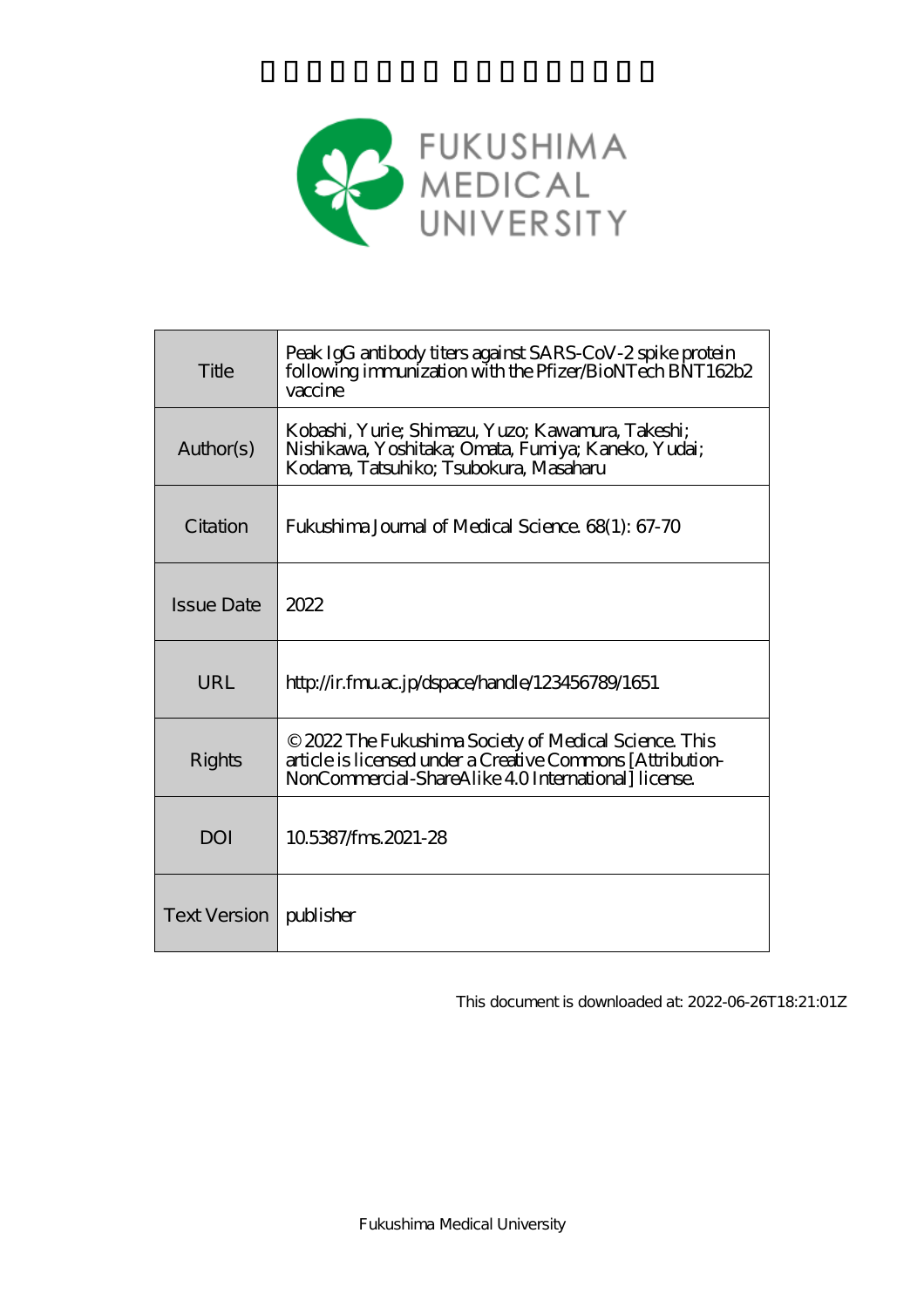## **[Brief report]**



# **Peak IgG antibody titers against SARS-CoV-2 spike protein following immunization with the Pfizer/BioNTech BNT162b2 vaccine**

Yurie Kobashi<sup>1)2)</sup>, Yuzo Shimazu<sup>2)3)</sup>, Takeshi Kawamura<sup>4)5)</sup>, Yoshitaka Nishikawa<sup>1)</sup>, Fumiya Omata<sup>1)</sup>, Yudai Kaneko<sup>5)6)</sup>, Tatsuhiko Kodama<sup>5)</sup> and Masaharu Tsubokura<sup>1)2)</sup>

*1)Department of General Internal Medicine, Hirata Central Hospital, Hirata, Ishikawa District, Fukushima, Japan, 2)Department of Radiation Health Management, Fukushima Medical University School of Medicine, Fukushima City, Fukushima, Japan, 3)Southern Tohoku Research Institute for Neuroscience, Fukushima, Japan, 4)Proteomics Laboratory, Isotope Science Center, The University of Tokyo, Tokyo, Japan, 5)Laboratory for Systems Biology and Medicine, Research Center for Advanced Science and Technology, The University of Tokyo, Tokyo, Japan, 6)Medical & Biological Laboratories Co., Ltd., Tokyo, Japan*

(Received October 28, 2021, accepted February 8, 2022)

## **Abstract**

This study investigated the immune response and outcome of BNT162b2 vaccination among 12 staff at a hospital in Fukushima, Japan. Blood samples were collected from participants before their first vaccination, with subsequent sampling performed during the participants' work days for six weeks thereafter. Antibody titers peaked 6- 13 days after the second vaccination (days 27- 34 after the first), followed by a steady decrease. Six males had significantly lower peak antibody titers than six females  $(p = 0.016$  with *t*-test); the older six (median age 53 years) had lower antibody titers than the younger six (median age 35 years) but without statistical significance (*p* value=0.24 with *t*-test).

**Key words** : IgG antibody against SARS-CoV-2 spike protein, BNT162b2 vaccination, COVID-19

The Pfizer-BioNTech BNT162b2 vaccine effectively protects individuals from SARS-CoV-2 infection<sup>1,2)</sup>. However, data are still being accumulated to determine the timing of the peak and duration of antibody production following immunization with this specific vaccine. This study investigated the immune response and other outcomes related to BNT162b2 vaccination among hospital staff in Fukushima, Japan.

This observational study was conducted in a small group of Japanese hospital workers after approval from the Ethics Committees of Hirata Central Hospital (number 2021-0611-1) and Fukushima Medical University (number 2021-116). Blood samples were collected from participants before their first vaccination to assess prior exposure to SARS-CoV-2. Specifically, immunoglobulin M antibody against SARS-CoV-2 N-protein was measured to confirm that no participants had been infected with SARS-CoV-2. Subsequent sampling was performed during the participants' working days  $(5 \text{ days "on" + 2 \text{ days "off"})$  for six weeks after their first vaccination. Demographic information was obtained from medical records of the participants and further information on medical history and adverse reactions following vaccination were obtained through a questionnaire. First doses of BNT162b2 were given April 19- 23, 2021 and second doses were given May 10- 14, 2021 (21 days apart and according to the manufacturer's instructions).

Post-vaccination titers of immunoglobulin G (IgG) antibody against SARS-CoV-2 spike (S1) protein were measured via a chemiluminescent immunoassay using a high-throughput assay apparatus (iFlash 3000, YHLO Biotech, Shenzhen, China) at the University of Tokyo, June 21- 23, 2021. Pre-

Corresponding author : Yurie Kobashi, MD, MPH mail : yurie-s@umin.ac.jp

©2022 The Fukushima Society of Medical Science. This article is licensed under a Creative Commons [Attribution-NonCommercial-ShareAlike 4.0 International] license. https://creativecommons.org/licenses/by-nc-sa/4.0/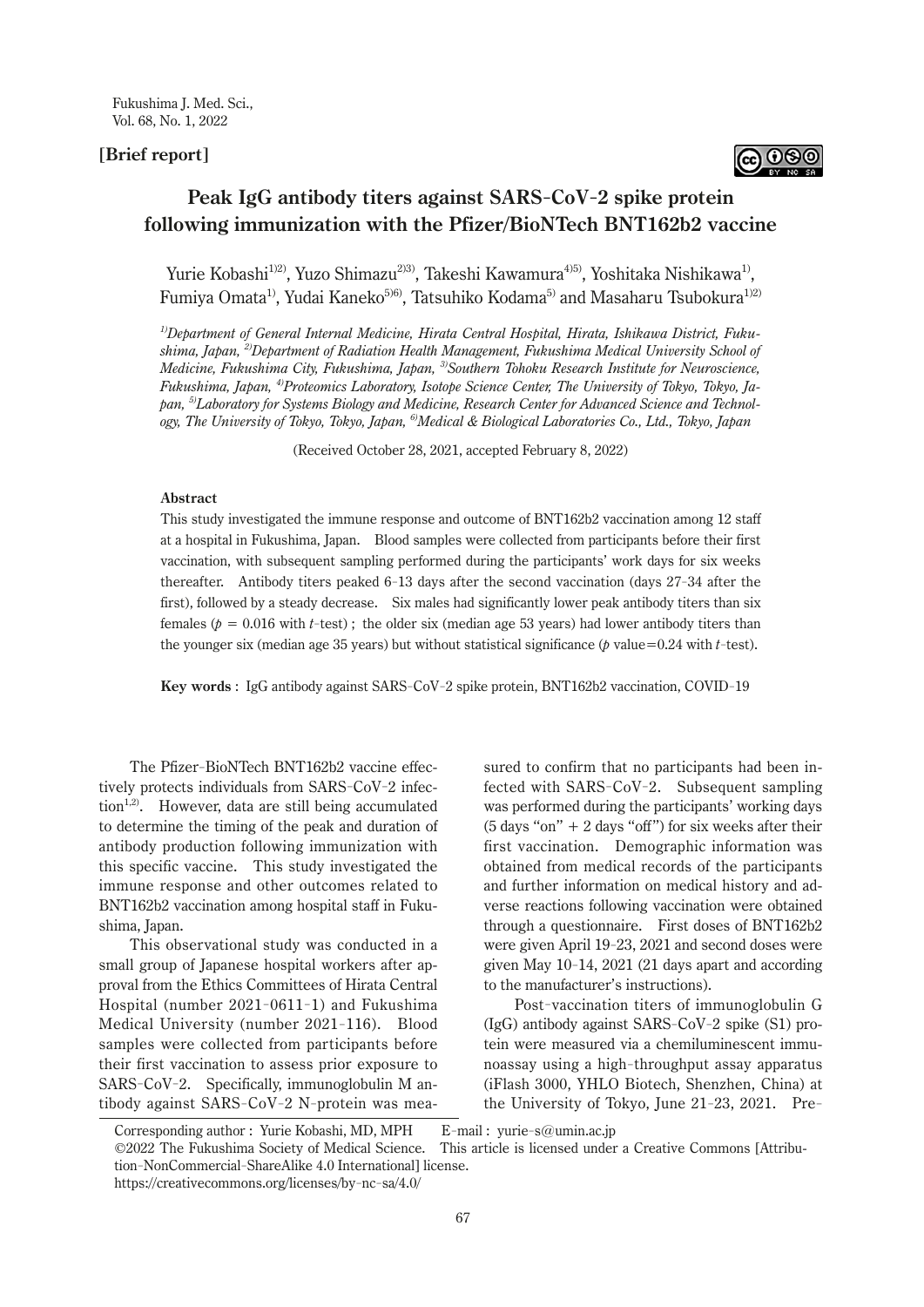vaccination immunoglobulin M (IgM) antibody against SARS-CoV-2 nucleocapsid (N) protein was measured for evidence of past SARS-CoV-2 infection, using the same method as for IgG antibody titers against S1 protein. The cut-off value of each test was 10 arbitrary units per milliliter, with testing conducted according to official guidelines.

The mean and standard deviation of IgG antibody titers were evaluated as a whole, by age group (12 staff divided into the six eldest and six youngest), and by sex.

The median age of the six male and six female participants was 45 years (range 22- 61 years). The 12 individuals comprised seven (58%) medical staff and five (42%) non-medical staff. Five (42%) had pre-existing conditions (i.e., hypertension, dyslipidemia, thyroid disease, and ovarian disease). Six individuals had at least one systemic adverse reaction (e.g., joint pain, fatigue, headache) after their first vaccination dose. Nine individuals had at least one systemic adverse reaction, including a fever over 37.5°C, joint pain, fatigue, and/or headache after their second dose. Of these, five individuals had a fever over 37.5°C. All participants tested negative for IgM antibody against SARS-CoV-2 N protein prior to vaccination ; thus, we concluded that no one had a past SARS-CoV-2 infection history.

The mean IgG antibody titer was under 1.0 until day 8, becoming higher than the cut-off value at

day 11 (Figure 1). It began significantly increasing three days after the second vaccination. Our data showed antibody titers peaking 6- 13 days after the second vaccination (days 27- 34 from the first), with a steady decrease thereafter (Figure 1).

The group of six elder individuals (median age 53 years) had lower antibody titers than the group of six younger individuals (median age 35 years), and the male group had lower antibody titers than the female group (Figures 2a and 2b). The mean peak antibody titers were 2,414 for the elder group and 3,101 for the younger group  $(p=0.24 \text{ with } t\text{-test},$ Figure 2a), 2,386 for males and 3,469 for females  $(p=0.016$  with *t*-test, Figures 2b), and 2,485 for those afebrile and 2,764 for those febrile after vaccination  $(p=0.26 \text{ with } t\text{-test, data not shown)}$ . A statistically significant difference in antibody titers emerged only between males and females.

A marked increase in IgG antibody against SARS-CoV-2 S1 protein was observed after the second dose of the BNT162b2 vaccine. IgG antibody titers appeared to peak 6- 13 days after the second vaccination before gradually diminishing. The mean titer of IgG antibody against the S1 protein was 3,016 on day 34, decreasing to 2,136 by day 42. The regression line between days 28 and 42 projects a mean titer of zero by day 103.

IgG antibody titers appeared to peak 6- 13 days after the second vaccination, with antibody titers



against SARS-CoV-2 S1-protein. Subsequent blood sampling was performed approximately 20 times for each Fig. 1. Mean and standard deviation of IgG-antibodies against S1- protein titer for all. Initial blood sampling was performed before the first vaccination to monitor the sequential titer of IgG antibody staff participant until 42 days after the first vaccination.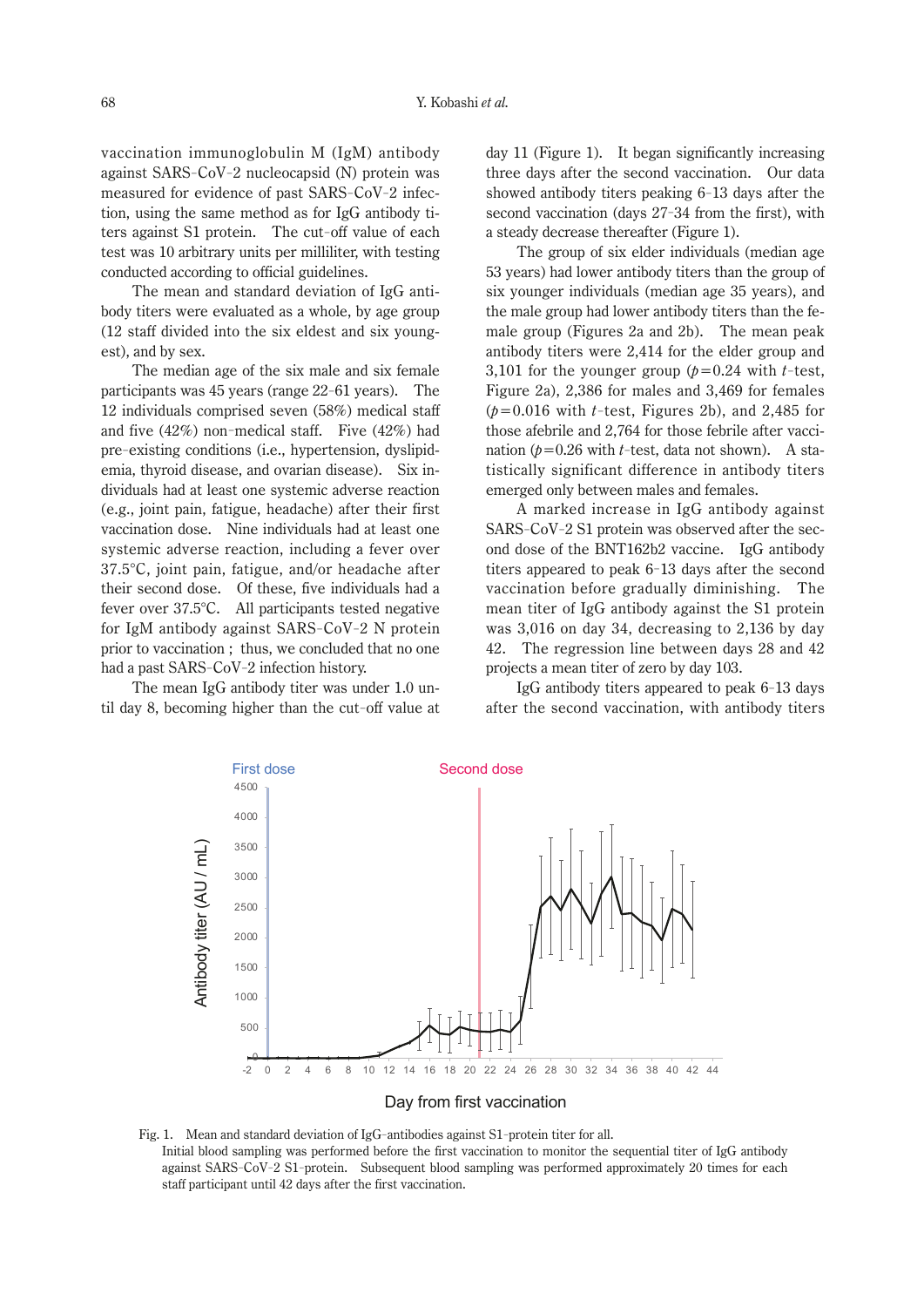



b. By sex

Fig. 2. Mean and standard deviation of IgG-antibodies against S1-protein titer by age (2a), and by sex (2b). Twelve staff members were divided into groups consisting of the six eldest and six youngest, six males and six females.

higher among females. Differences in IgG antibody against S1 protein titers observed between groups, according to age, gender, and post-vaccination adverse events, concurs with previous studies<sup>3,4)</sup>. Previous studies have shown that people with compromised immune systems, such as organ transplant recipients, may require a third vaccine dose to achieve appropriate antibody titers<sup>5)</sup>. Further research is needed to fully evaluate the relationship between antibody levels and infection with SARS-CoV-2 viral strains.

## **Acknowledgments**

We thank Mr. Fumihiko Sagawa, Mr. Masahiko Nihei, Ms. Miki Abe, and all staff members of the Seireikai Group.

#### **Author contributions**

Kobashi had full access to all of the data collected and was responsible for data integrity and accuracy of the data analysis.

Concept and design: Tsubokura.

Acquisition, analysis, or interpretation of data: Kobashi, Nishikawa, and Omata

Drafting of manuscript: Kobashi, Shimazu, Nishikawa, and Omata

Critical revision of manuscript for intellectual content: All authors.

Statistical analysis: Kobashi

Administrative, technical, or material support: